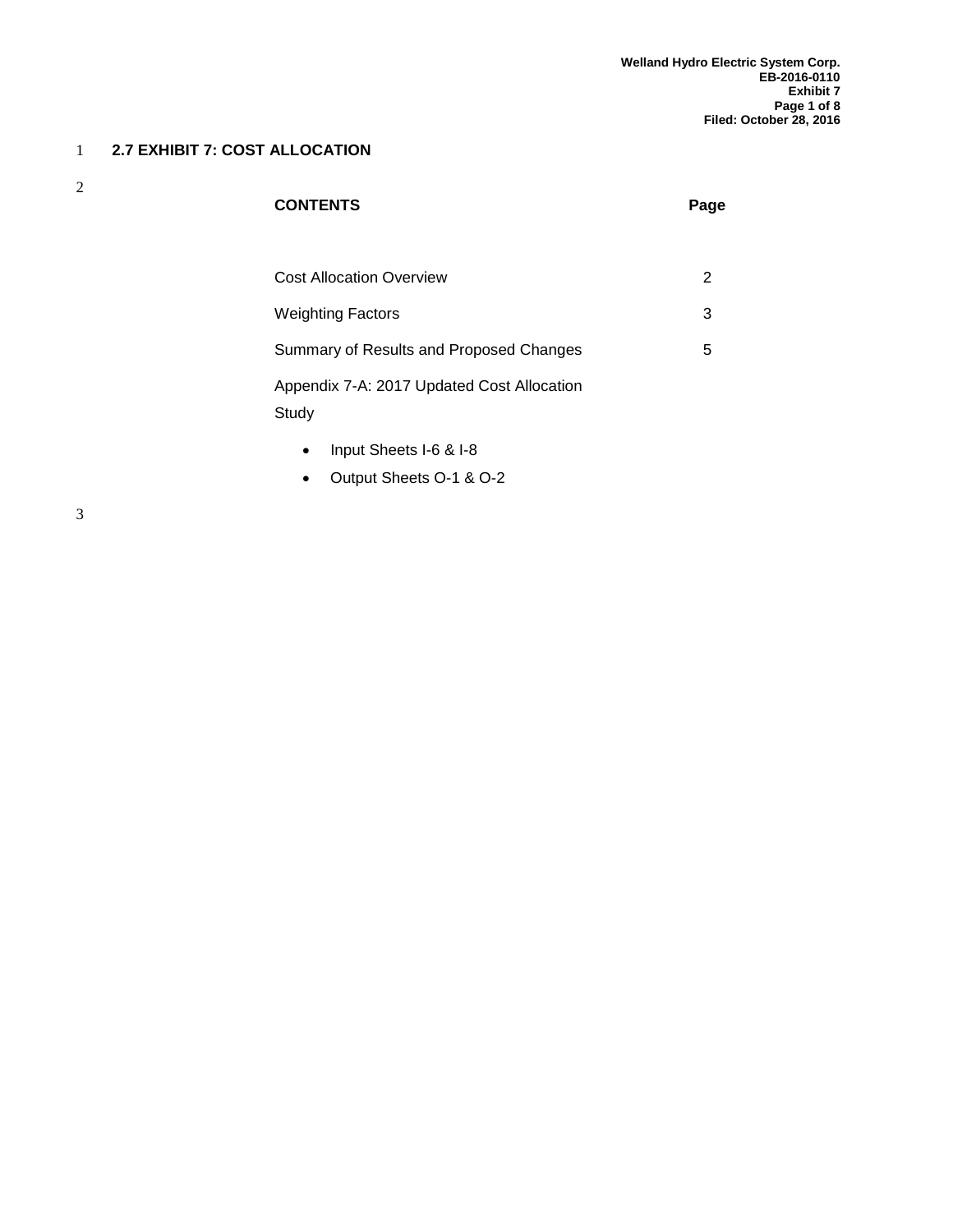#### **COST ALLOCATION OVERVIEW**

#### **Introduction and Background**

 On September 29, 2006, the OEB issued its directions on Cost Allocation Methodology for Electricity Distributors (the "Directions"). On November 15, 2006, the Board issued the Cost Allocation Information Filing Guidelines for Electricity Distributors ("the Guidelines"), the Cost Allocation Model (the "Model") and User Instructions (the "Instructions") for the Model. WHESC prepared a cost allocation information filing consistent with WHESC's understanding of the Directions, the Guidelines, the Model and the Instructions. WHESC submitted this filing to the OEB on February 27, 2007.

 One of the main objectives of the filing was to provide information on any apparent cross-subsidization among a distributor's rate classifications. It was felt that this would give an indication of cross- subsidization from one class to another and this information would be useful as a tool in future rate applications.

 In WHESC's 2009 Cost of Service Application (EB-2008-0247), the results of the original cost allocation study filed on February 27, 2007 were updated in two ways, incorporating an increase in PILs cost, and adjusting for the loss of two customers from its Large Use class. The result of this updated study was used as a basis for WHESC to propose reallocations of distribution costs across customer classes to address the issue of cross-subsidization. The reallocations were based on the objective of moving the revenue to cost ratios over a two year period to be within the Board's acceptable range as outlined in the "Report on Application of Cost Allocation for Electricity Distributors" (the Cost Allocation Report") issued by the OEB on November 28, 2007.

 On September 2, 2010, the Board began a proceeding, EB-2010-0219, with the mandate to review and revise the existing Cost Allocation policy as needed. On March 31, 2011, the Report of the Board was released in relation to EB-2010-0219 ("the March Report"). In the letter accompanying the report, the Board indicated that a Working Group would be formed to revise the original Cost Allocation Model to address the revisions highlighted in the March Report. On August 5, 2011, the Board released the new Cost Allocation model and instructed 2012 Cost of Service filers to use the revised model in their applications. On June 28, 2012, the Board released a revised Cost Allocation model to be used by 2013 Cost of Service filers in their applications. The revised version was essentially the same as the previous version but was updated to address the impact on revenue requirement from the adjustment resulting from the amortization of Account 1575 (IFRS-CGAAP Transitional PP&E Amounts).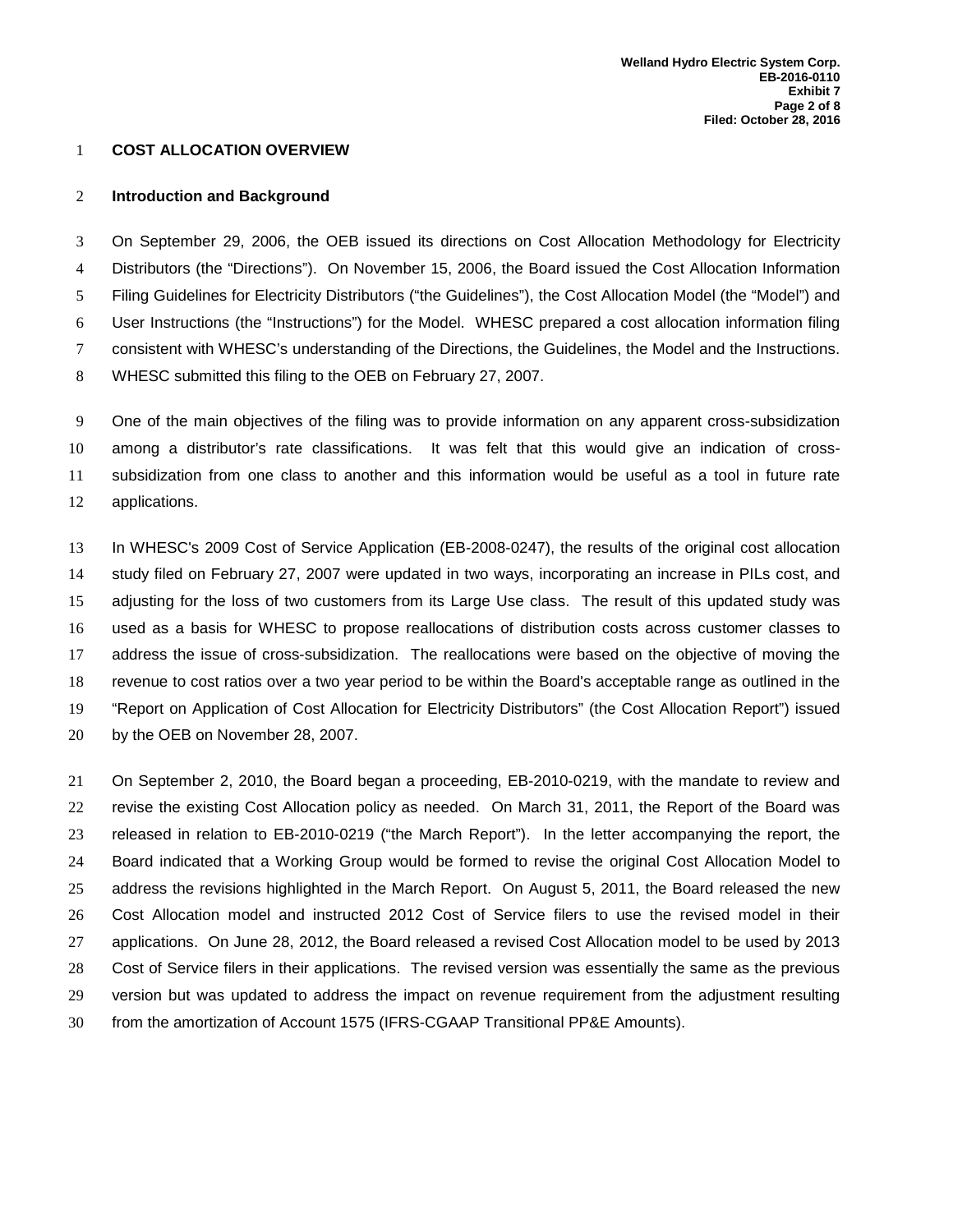In the March Report, the Board stated that "default weighting factors should now be utilized only in exceptional circumstances". Distributors are therefore now expected to develop their own weighting factors.

 In WHESC's 2013 EDR COS Application (EB-2012-0173), the 2013 cost allocation model was used and updated to reflect 2013 test year costs, customer numbers and demand values. The 2013 demand values were based on the weather normalized load forecast used to design rates. WHESC developed weighting factors based on discussions with staff experienced in the subject area.

 In this application, WHESC has used the 2017 cost allocation model released by the OEB on July 21, 2016. The model reflects 2017 test year costs, customer numbers and demand values. The 2017 demand values were based on the weather normalized load forecast used to design rates. WHESC reviewed the various weighting factors used in the 2013 study and has made changes as outlined below.

#### **WEIGHTING FACTORS**

#### **Weighting Factor for Services (Account 1855)**

 For WHESC, the Residential and General Service < 50 kW classes are the only two classes that have services assets in account 1855 which results in the factors below:

#### **Table 7-1 Weighting Factors for Services**

| <b>Rate Class</b>        | Factor |
|--------------------------|--------|
| Residential              |        |
| General Service < 50 kW  |        |
| General Service > 50 kW  |        |
| <b>Street Lights</b>     |        |
| Sentinel Lights          |        |
| Unmetered Scattered Load |        |

#### **Weighting Factor for Billing and Collection (Accounts 5315 – 5340, except 5335)**

The billing and collection weighting factors are consistent with the billing and collection weighting factors

used in the 2013 cost allocation study.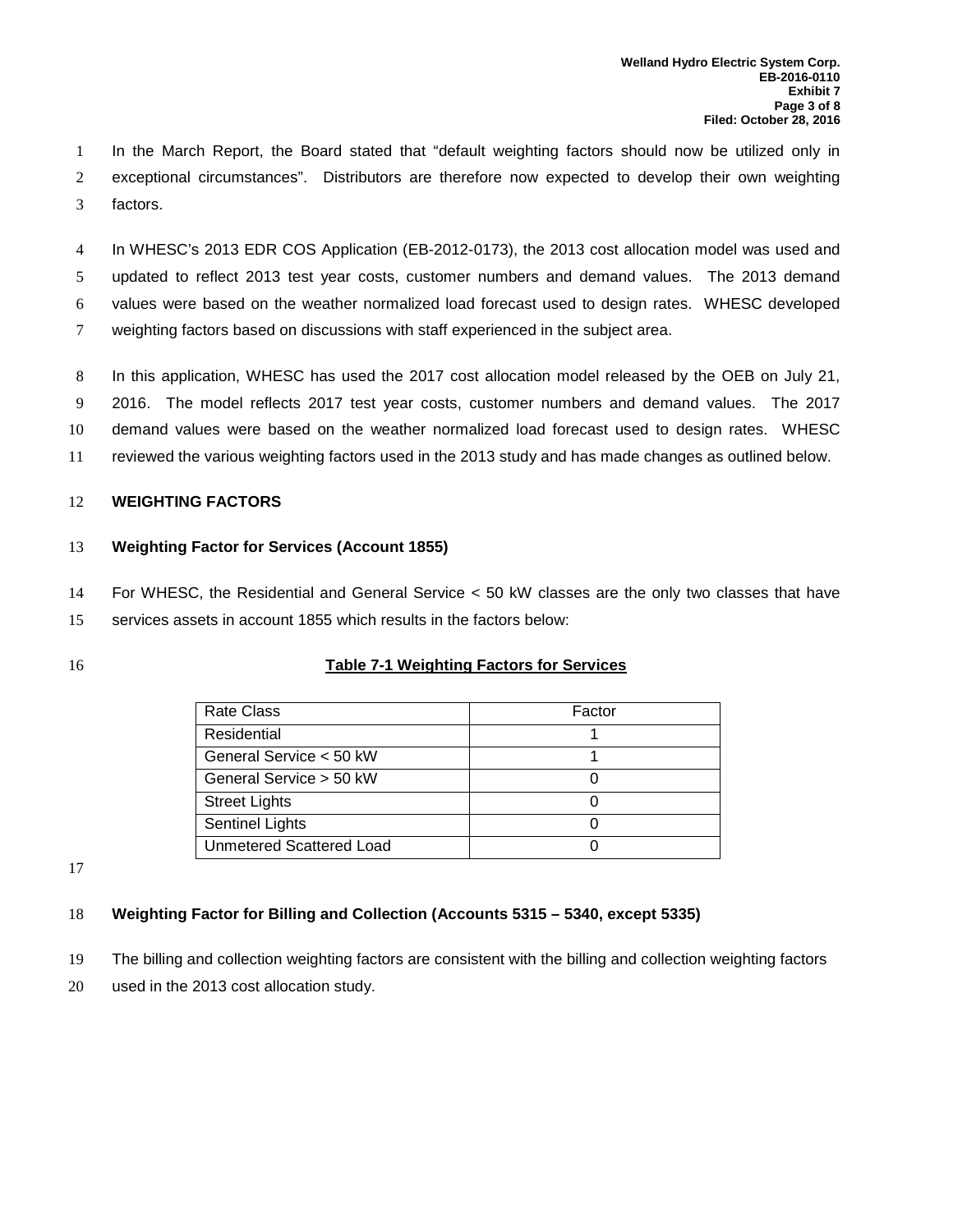#### 1 **Table 7-2 Weighting Factors for Billing and Collection**

| <b>Rate Class</b>               | Factor |
|---------------------------------|--------|
| Residential                     |        |
| General Service < 50 kW         |        |
| General Service > 50 kW         |        |
| <b>Street Lights</b>            | 10     |
| <b>Sentinel Lights</b>          |        |
| <b>Unmetered Scattered Load</b> |        |

2

#### 3 **Installation Cost per Meter (Sheet I7.1)**

4 The installation cost for meters reflects the average cost of installation for all meters in the rate class.

5 Balances in Account 1860 between classes has been rolled forward from the 2012 Smart Meter Rate

6 Application with additions by class estimated from 2012 to 2017.

#### 7 **Table 7-3 Installation Cost per Meter**

| Rate Class              | Installation Cost per Meter |  |
|-------------------------|-----------------------------|--|
| Residential             | \$117.18                    |  |
| General Service < 50 kW | \$311.04                    |  |
| General Service > 50 kW | \$371.72                    |  |

8

#### 9 **Weighting Factor for Meter Reading (Sheet I7.2)**

 Account 5310 Meter Reading costs for the most part are comprised of labor and vehicle costs (\$21,489) related to approximately 125 non-interval meters in the GS>50 class which are read manually on a monthly basis for both kW and kWh. In addition, phone line charges (\$5,712) relating to interval accounts in the GS>50 class are also included. The balance of charges is related to meter monitoring at the TS Station (\$7,344) and is distributed between all three user classifications.

#### 15 **Table 7-4 Weighting Factors for Meter Reading**

| Rate Class              | <b>Meter Reading Factors</b> |
|-------------------------|------------------------------|
| Residential             |                              |
| General Service < 50 kW |                              |
| General Service > 50 kW | 885                          |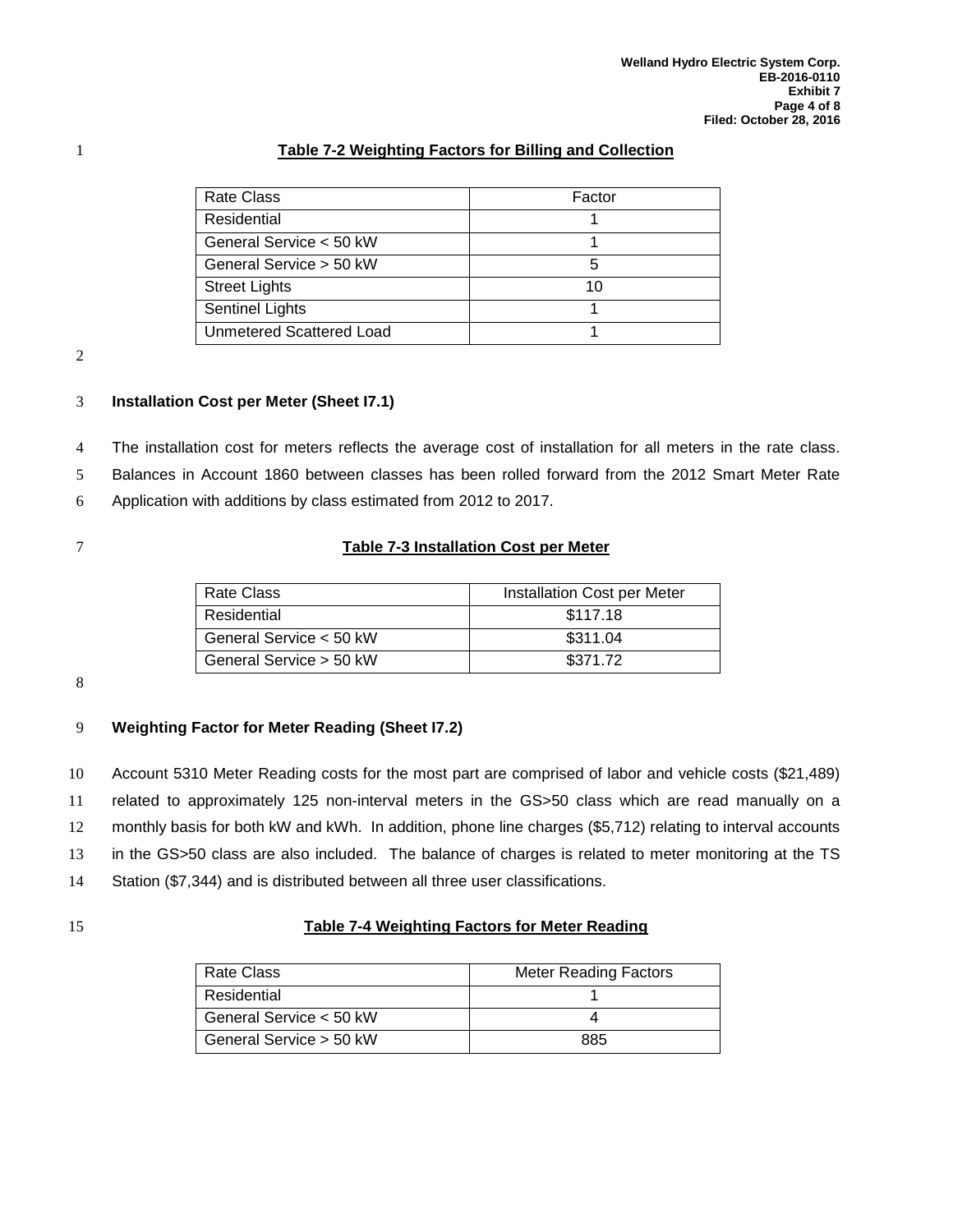#### 1 **SUMMARY OF RESULTS AND PROPOSED CHANGES**

 The data used in the updated cost allocation study is consistent with WHESC's cost data that supports the proposed 2017 revenue requirement outlined in this application. Consistent with the Guidelines, WHESC's assets were broken out into primary and secondary distribution functions using breakout percentages consistent with the original cost allocation informational filing. The breakout of assets, capital contributions, depreciation, accumulated depreciation, customer data and load data by primary, line transformer and secondary categories were developed from the best data available to WHESC, its engineering records, and its customer and financial information systems. An Excel version of the updated cost allocation study has been included with the filed application material. In addition, Appendix 7-A outlines Input Sheets I-6 & I-8 and Output Sheets O-1 & O-2 (first page only).

 Capital contributions, depreciation and accumulated depreciation by USoA are consistent with the information provided in the 2017 continuity statement shown in Exhibit 2. The rate class customer data used in the updated cost allocation study is consistent with the 2017 customer forecast outlined in Exhibit 14 3.

 The load profiles for each rate class are the same as those used in the original information filing but have been scaled to match the 2017 load forecast. In a letter dated June 12, 2015, the OEB stated that it expected distributors to be mindful of material changes to load profiles and to propose updates in their respective cost of service applications when warranted. WHESC is not aware of any reason for the load profiles to have materially changed between the classes. As a result, WHESC has not updated its load profiles at this time. However, WHESC confirms that it intends to put plans in place to update its load profiles the next time a cost allocation model is filed.

22 The following Table 7-5 outlines the scaling factors used by rate class:

#### 23 **Table 7-5 Load Profiling Scaling Factors**

|                          | 2004 Weather Normal<br>Values used<br>Information Filing | 2017 Weather<br><b>Normal Values</b> |                       |
|--------------------------|----------------------------------------------------------|--------------------------------------|-----------------------|
| Rate Class               | (kWh)                                                    | (kWh)                                | <b>Scaling Factor</b> |
| Residential              | 167,248,797                                              | 161,051,510                          | 96.3%                 |
| General Service < 50 kW  | 52,453,242                                               | 54,658,680                           | 104.2%                |
| General Service > 50 kW  | 153,816,809                                              | 128,665,764                          | 83.6%                 |
| <b>Street Lights</b>     | 4,909,294                                                | 1,282,067                            | 26.1%                 |
| Sentinel Lights          | 1,038,737                                                | 753,964                              | 72.6%                 |
| Unmetered Scattered Load | 1,242,958                                                | 944,313                              | 76.0%                 |
| Total                    | 380,709,837                                              | 347,356,298                          | 91.2%                 |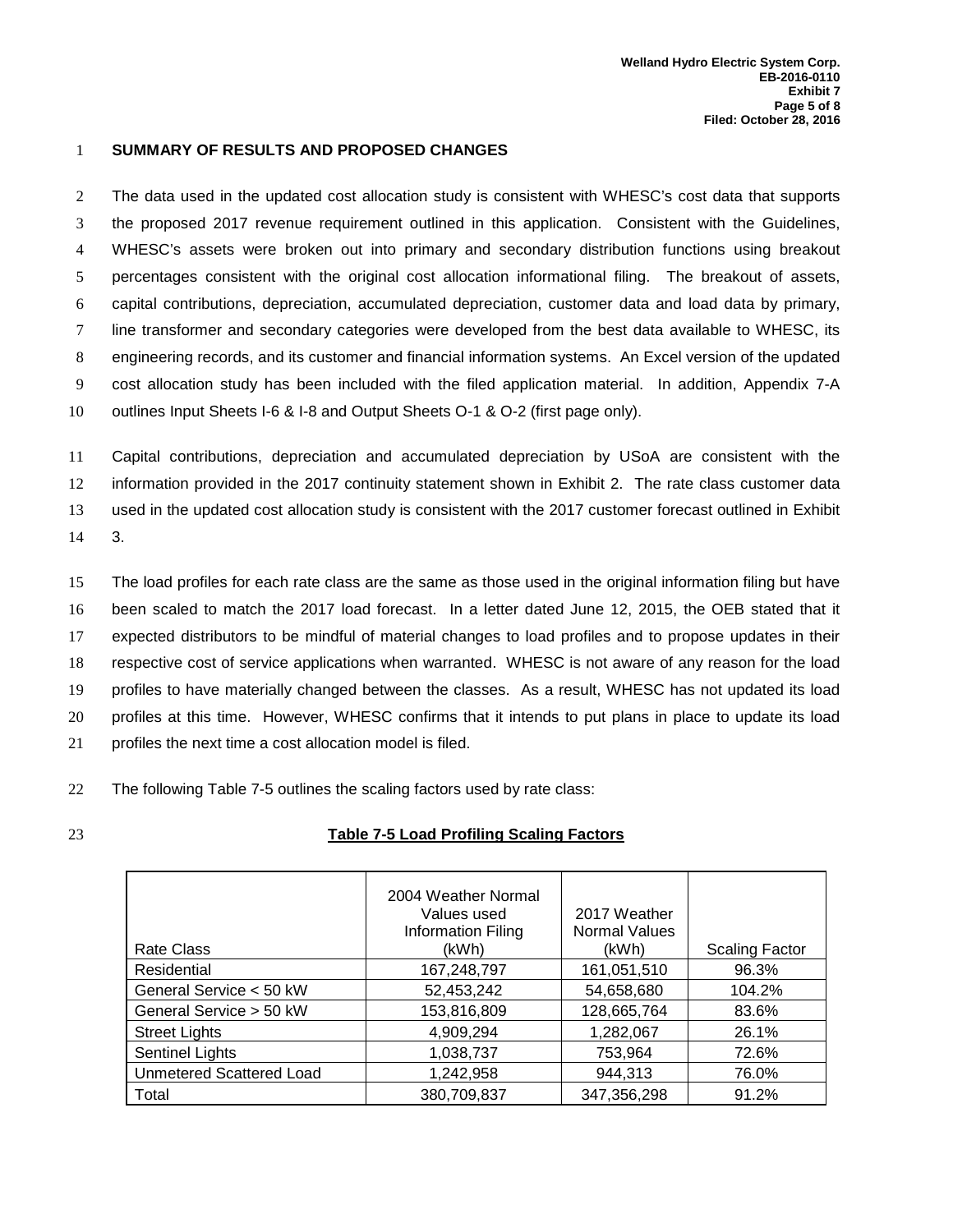- 1 The allocated cost by rate class for the 2013 Cost of Service filing and 2017 updated study are provided
- 2 in the following Table 7-6.
- 
- 
- 5

| <b>Table 7-6: Allocated Cost</b>                                |
|-----------------------------------------------------------------|
| (Consistent with RRWF, Tab 11 Cost Allocation, Allocated Costs) |

|                                 | 2013 Board  |        |                |        |
|---------------------------------|-------------|--------|----------------|--------|
|                                 | Approved    |        |                |        |
|                                 | Cost        |        | Cost Allocated |        |
|                                 | Allocation  |        | in the 2017    |        |
| Rate Class                      | Study       | %      | Study          | %      |
| Residential                     | \$5,998,831 | 64.6%  | \$7,207,012    | 67.8%  |
| General Service < 50 kW         | \$1,118,010 | 12.0%  | \$1,328,102    | 12.5%  |
| General Service > 50 kW         | \$1,806,382 | 19.4%  | \$1,949,754    | 18.3%  |
| <b>Street Lights</b>            | \$187,006   | 2.0%   | \$62,193       | 0.6%   |
| Sentinel Lights                 | \$39,282    | 0.4%   | \$53,961       | 0.5%   |
| <b>Unmetered Scattered Load</b> | \$38,984    | 0.4%   | \$35,313       | 0.3%   |
| Large Use                       | \$101,544   | 1.1%   |                | 0.0%   |
| Total                           | \$9,290,040 | 100.0% | \$10,636,334   | 100.0% |

6

 The results of a cost allocation study are typically presented in the form of revenue to cost ratios. The ratio is shown by rate classification and is the percentage of distribution revenue collected by rate classification compared to the costs allocated to the classification. The percentage identifies the rate classifications that are being subsidized and those that are over-contributing. A percentage of less than 100% means the rate classification is under-contributing and is being subsidized by other classes of customers. A percentage of greater than 100% indicates the rate classification is over-contributing and is subsidizing other classes of customers.

 In the March Board Report, the Board established what it considered to be the appropriate ranges of revenue to cost ratios which are summarized in Table 7-7 below. In addition, Table 7-7 provides WHESC's revenue to cost ratios from the 2013 application, the updated 2017 cost allocation study and the proposed 2018 and 2019 ratios.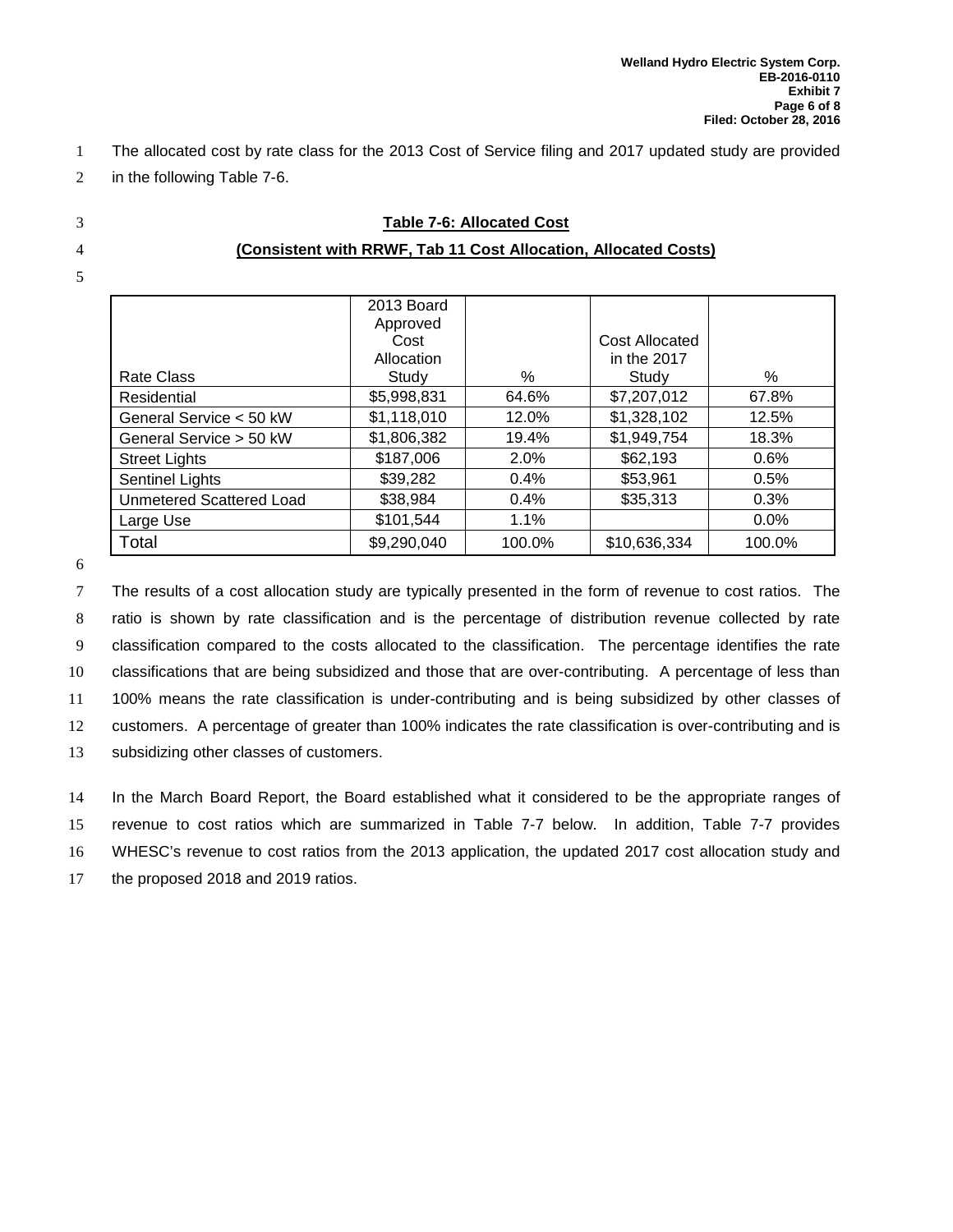#### 1 **Table 7-7 Revenue to Cost Ratios –**

#### 2 **(Consistent with RRWF, Tab 11 Cost Allocation, Proposed & Rebalancing**

|                                    | 2013<br><b>Board</b> | 2017 Updated<br>Cost<br>Allocation | 2017<br>Proposed | 2018 &<br>2019<br>Proposed | Board<br>Targets |        |
|------------------------------------|----------------------|------------------------------------|------------------|----------------------------|------------------|--------|
| <b>Rate Class</b>                  | Approved             | Study                              | Ratios           | Ratios                     | Min to Max       |        |
| Residential                        | 106.5%               | 104.8%                             | 104.8%           | 104.8%                     | 85.0%            | 115.0% |
| General Service < 50 kW            | 96.1%                | 95.8%                              | 95.8%            | 95.8%                      | 80.0%            | 120.0% |
| General Service > 50 kW            | 80.0%                | 76.8%                              | 84.7%            | 84.7%                      | 80.0%            | 120.0% |
| <b>Street Lights</b>               | 89.3%                | 367.7%                             | 120.0%           | 120.0%                     | 80.0%            | 120.0% |
| Sentinel Lights                    | 106.5%               | 67.7%                              | 84.7%            | 84.7%                      | 80.0%            | 120.0% |
| <b>Unmetered Scattered</b><br>Load | 106.5%               | 146.7%                             | 120.0%           | 120.0%                     | 80.0%            | 120.0% |

### 3 **Revenue to Cost Ratios)**

4

5 The 2017 cost allocation study indicates the revenue to cost ratios for Street Lighting and Unmetered

6 Scattered Load are outside the Board's range. For 2017, it is proposed these ratios be brought within the

7 Board's range and General Service > 50 kW and Sentinel Lights be adjusted upward to a common ratio in

8 order to maintain revenue neutrality.

9 The following Table 7-8 provides information on calculated class revenue. The resulting 2017 proposed

10 base revenue will be the amount used in Exhibit 8 to design the proposed distribution charges in this

11 application.

#### 12 **Table 7-8 Calculated Class Revenue –**

#### 13 **(Consistent with RRWF, Tab 11 Cost Allocation, Calculated Class Revenues)**

|                             | 2017 Base<br>Revenue at<br>Existing | 2017 Proposed<br><b>Base Revenue</b><br>Allocated at<br><b>Existing Rates</b> | 2017<br>Proposed<br>Base | Miscellaneous |
|-----------------------------|-------------------------------------|-------------------------------------------------------------------------------|--------------------------|---------------|
| <b>Rate Class</b>           | Rates                               | Proportion                                                                    | Revenue                  | Revenue       |
| Residential                 | \$6,428,017                         | \$7,178,370                                                                   | \$7,178,370              | \$371,305     |
| General Service < 50 kW     | \$1,085,244                         | \$1,211,926                                                                   | \$1,211,926              | \$60,516      |
| General Service > 50 kW     | \$1,269,875                         | \$1,418,110                                                                   | \$1,572,415              | \$79,089      |
| <b>Street Lights</b>        | \$193,395                           | \$215,971                                                                     | \$61,897                 | \$12,734      |
| <b>Sentinel Lights</b>      | \$29,141                            | \$32,543                                                                      | \$41,723                 | \$3,983       |
| Unmetered Scattered<br>Load | \$44,204                            | \$49,365                                                                      | \$39,952                 | \$2,423       |
| Total                       | \$9,049,877                         | \$10,106,284                                                                  | \$10,106,284             | \$530,050     |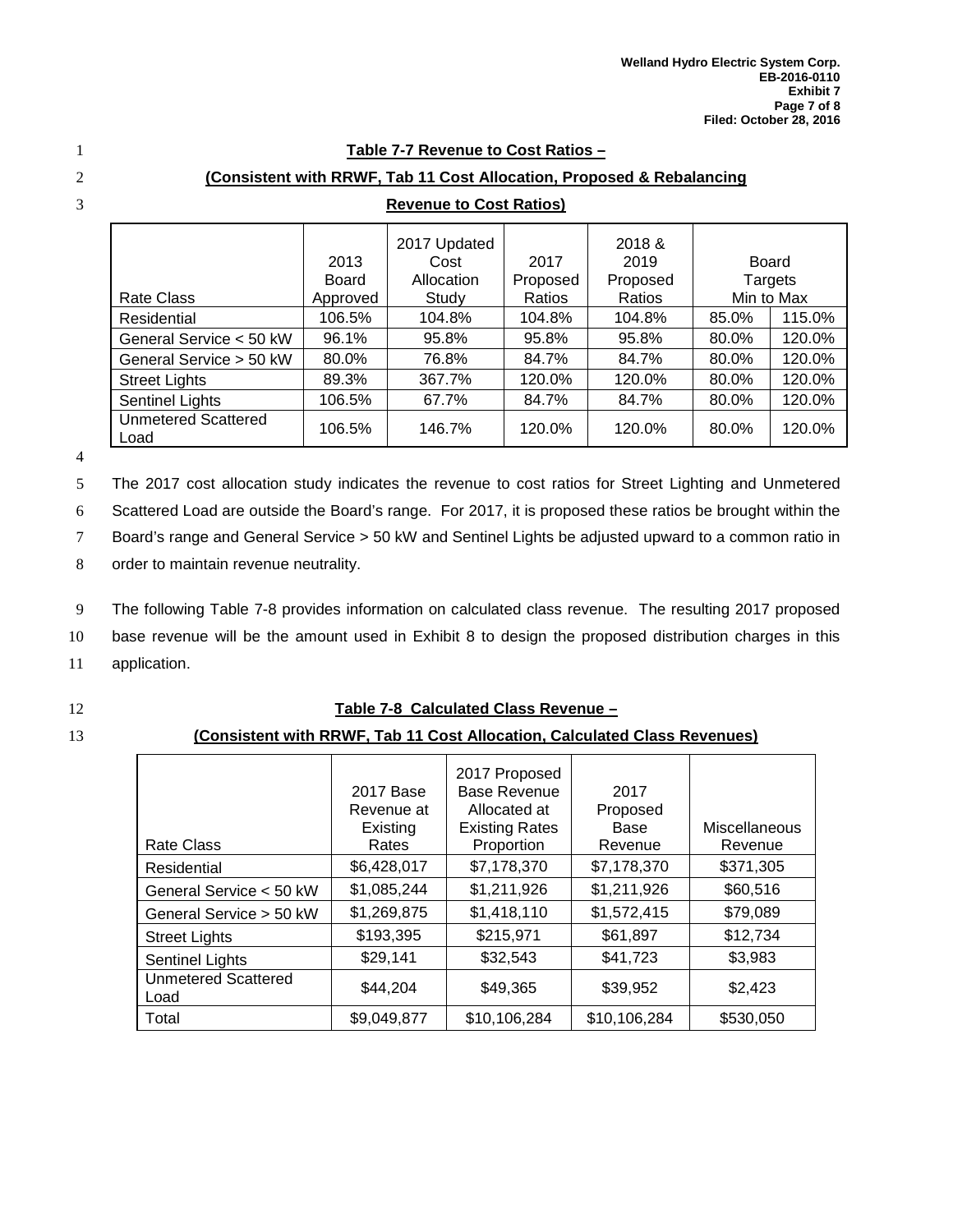#### **Embedded Distributor Class**

WHESC does not have an Embedded Distributor customer.

#### **Unmetered Loads**

 WHESC communicates with unmetered load customers, including street lighting customers, to assist them in understanding the regulatory context in which distributors operate and how it affects unmetered load customers. This communication takes place on an on-going basis and is not driven by the rate application process, but regular business practice. WHESC has undertaken a review of its Unmetered Scattered Load class and a nominal number of connections remain in the class. Through a project to retrofit the street lights throughout Welland, WHESC worked closely with the City of Welland on all aspects of the project including the connection count and rate implications.

#### **microFIT Class**

 WHESC is not proposing to include microFIT as a separate class in the cost allocation model in 2017. It is WHESC's understanding that the cost allocation model will produce a calculation of unit costs which

the Board will use to update the uniform microFIT rate at a future date.

 The current OEB approved service charge for this customer class is \$5.40 per month. However, WHESC believes that its variable costs related to this class exceed the current Board approved amount. The monthly charge from WHESC's service provider to supply the hourly generation data for the IESO monthly invoice input is currently \$10.00 per month. As a result, WHESC is requesting approval in this application to charge the microfit service classification a monthly service charge of \$11.25 per month. The composition is based on the following variable costs:

| 21 | <b>Monthly Service Provider Costs</b>           | \$10.00 |
|----|-------------------------------------------------|---------|
| 22 | Standard Supply Service - Administration Charge | \$0.25  |
| 23 | Postage/Cheque & Banking                        | \$1.00  |
| 24 | <b>Total Monthly Service Charge</b>             | \$11.25 |

#### **New Customer Class**

WHESC is not proposing to include a new customer class.

#### **Eliminated Customer Class**

Welland Hydro is proposing to eliminate the Large Use class since there are no longer any customers in

that class.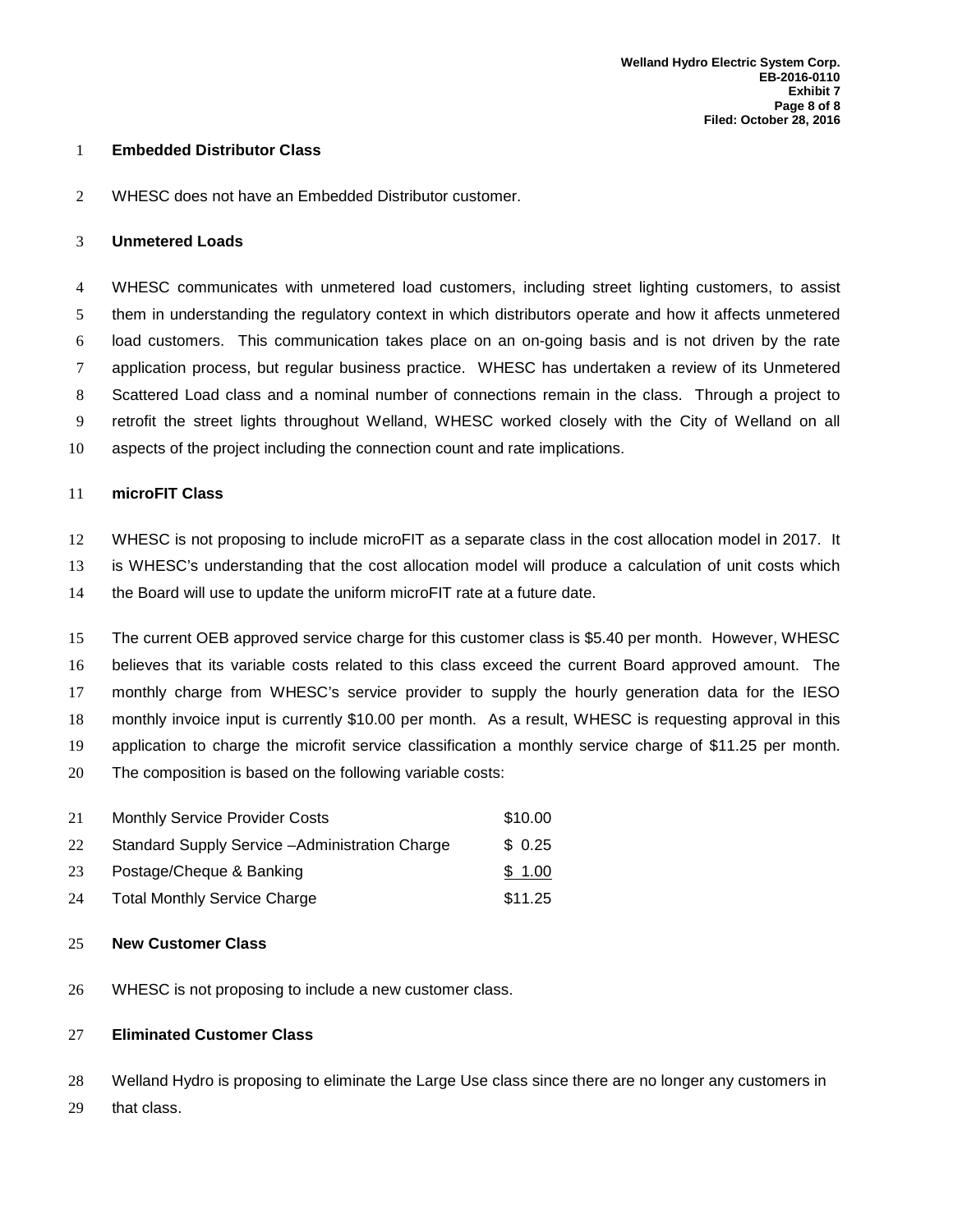|          |                                     | <b>APPENDIX 7-A</b> |
|----------|-------------------------------------|---------------------|
| $\gamma$ | Input Sheets I-6 & I-8<br>$\bullet$ |                     |

• Output Sheets O-1 & O-2 (first page only).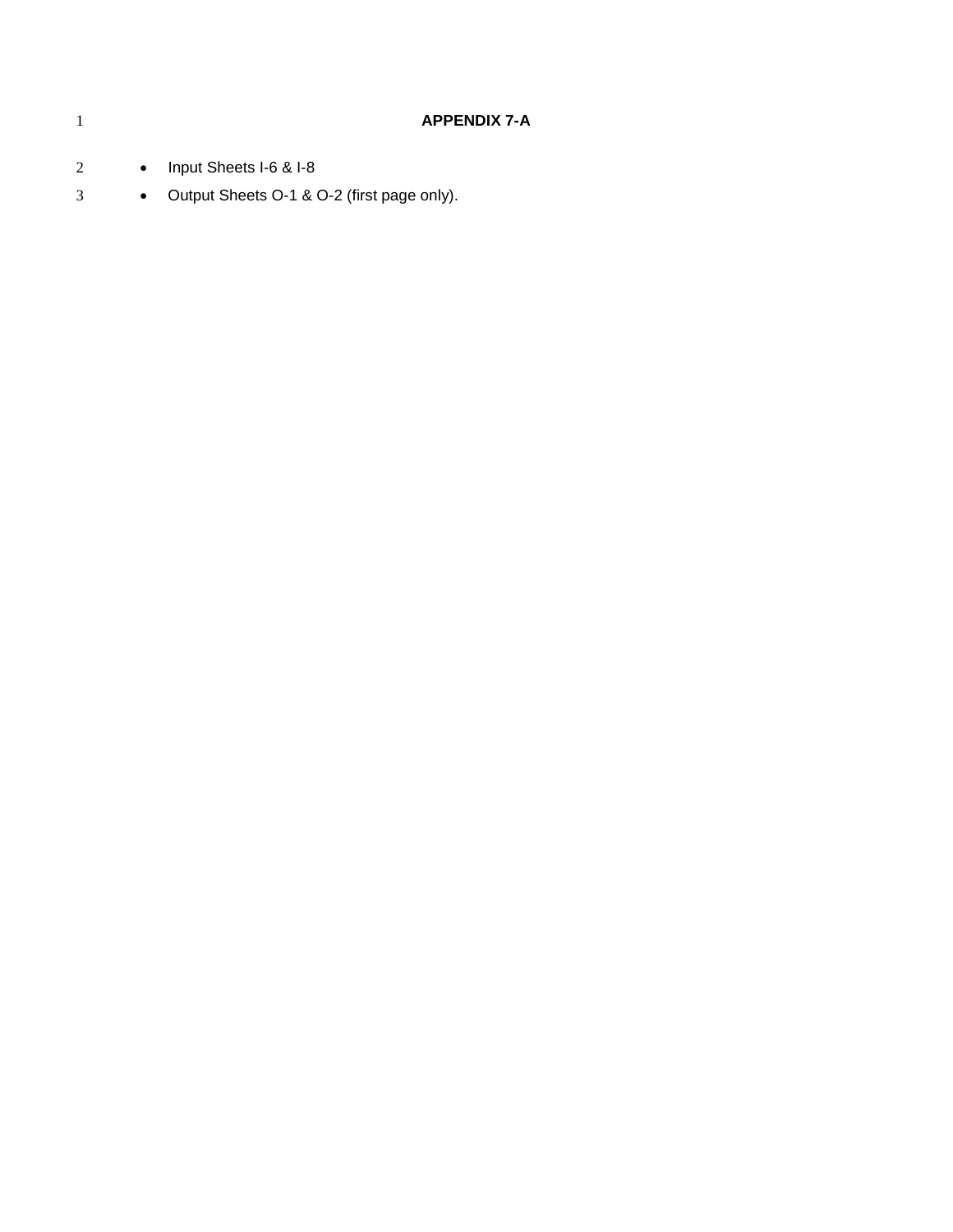Ontario Energy Board

# **2017 Cost Allocation Model**

EB-2016-0110

**Sheet I6.1 Revenue Worksheet -**

| 347,356,298 | <b>Total kWhs from Load Forecast</b>         |
|-------------|----------------------------------------------|
| 368,574     | <b>Total kWs from Load Forecast</b>          |
| 1,056,407   |                                              |
|             | Deficiency/sufficiency (RRWF 8.<br>cell F51) |

| <b>Miscellaneous Revenue (RRWF 5.</b> | 530,050 |
|---------------------------------------|---------|
| cell F48)                             |         |

|                                                                                                                                                                                                      |                 |              |                    | $\overline{2}$ | 3                     |                     | 8               | 9                                         |
|------------------------------------------------------------------------------------------------------------------------------------------------------------------------------------------------------|-----------------|--------------|--------------------|----------------|-----------------------|---------------------|-----------------|-------------------------------------------|
|                                                                                                                                                                                                      | ID              | <b>Total</b> | <b>Residential</b> | GS < 50        | GS > 50 to 4999<br>kW | <b>Street Light</b> | <b>Sentinel</b> | <b>Unmetered</b><br><b>Scattered Load</b> |
| <b>Billing Data</b>                                                                                                                                                                                  |                 |              |                    |                |                       |                     |                 |                                           |
| Forecast kWh                                                                                                                                                                                         | <b>CEN</b>      | 347,356,298  | 161,051,510        | 54,658,680     | 128,665,764           | 1,282,067           | 753,964         | 944,313                                   |
| Forecast kW                                                                                                                                                                                          | <b>CDEM</b>     | 368,574      |                    |                | 362,937               | 3,560               | 2,077           |                                           |
| Forecast kW, included in CDEM, of<br>customers receiving line transformer<br>allowance                                                                                                               |                 | 196,219      |                    | 14,750         | 181,469               |                     |                 |                                           |
| Optional - Forecast kWh, included in<br>CEN, from customers that receive a<br>lline transformation allowance on a<br>kWh basis. In most cases this will not<br>be applicable and will be left blank. |                 |              |                    |                |                       |                     |                 |                                           |
| KWh excluding KWh from Wholesale<br>Market Participants                                                                                                                                              | <b>CEN EWMP</b> | 343,998,277  | 161,051,510        | 54,658,680     | 125,307,743           | 1,282,067           | 753,964         | 944,313                                   |
|                                                                                                                                                                                                      |                 |              |                    |                |                       |                     |                 |                                           |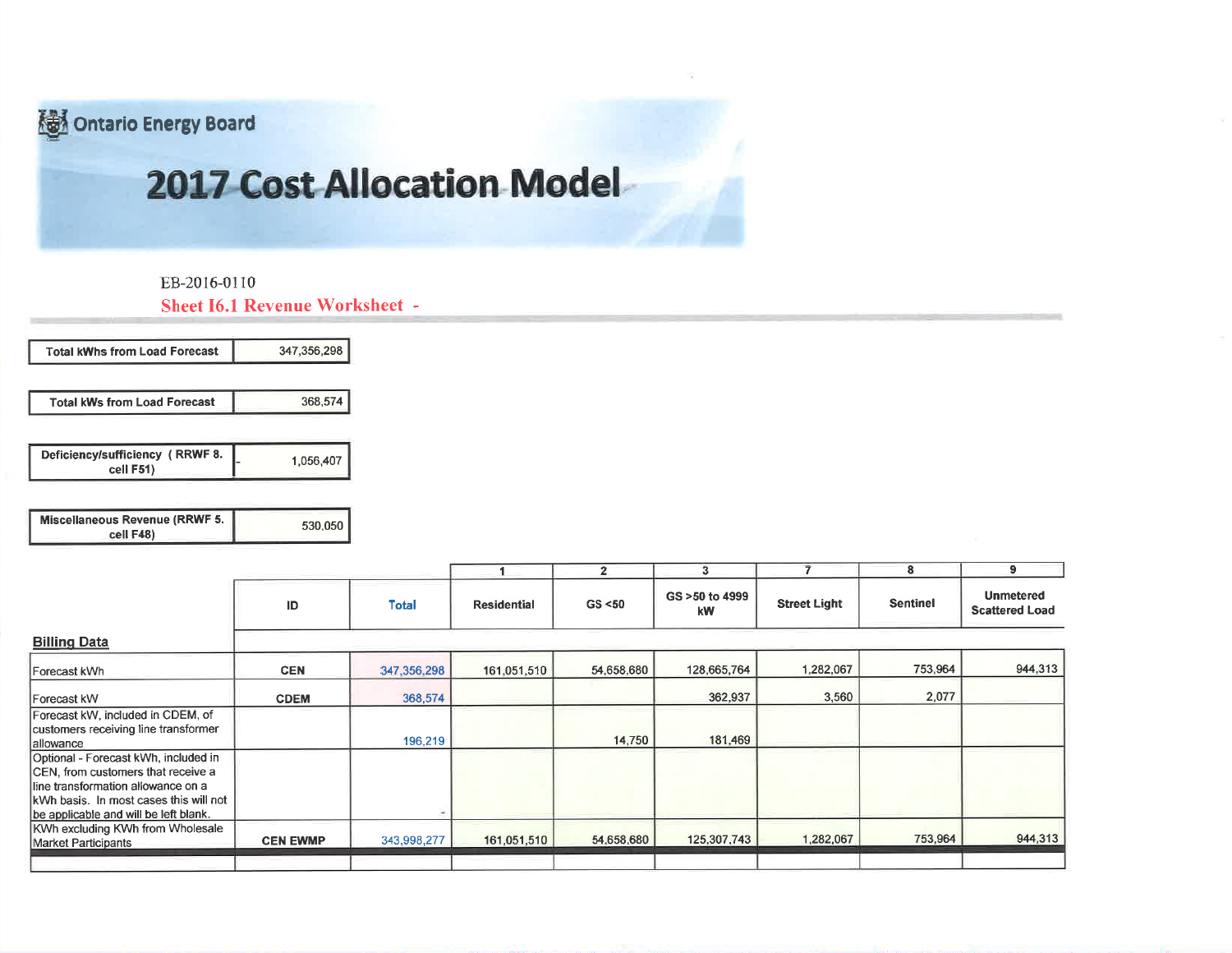| <b>Existing Monthly Charge</b>         |             |             | \$18.76     | \$29.23     | \$281.42    | \$1.99    | \$2.69   | \$11.93   |
|----------------------------------------|-------------|-------------|-------------|-------------|-------------|-----------|----------|-----------|
| <b>Existing Distribution kWh Rate</b>  |             |             | \$0.0105    | \$0.0086    |             |           |          | \$0.0079  |
| <b>Existing Distribution kW Rate</b>   |             |             |             |             | \$2.4614    | \$8.3543  | \$6.0251 |           |
| <b>Existing TOA Rate</b>               |             |             |             | \$0.70      | \$0.70      |           |          |           |
| <b>Additional Charges</b>              |             |             |             |             |             |           |          |           |
| <b>Distribution Revenue from Rates</b> |             | \$9,187,231 | \$6,428,017 | \$1,095,569 | \$1,396,904 | \$193,395 | \$29,141 | \$44,204  |
| <b>Transformer Ownership Allowance</b> |             | \$137,353   | SO.         | \$10,325    | \$127,028   | \$0       | \$0      | <b>SO</b> |
| <b>Net Class Revenue</b>               | <b>CREV</b> | \$9,049,877 | \$6,428,017 | \$1,085,244 | \$1,269,875 | \$193,395 | \$29,141 | \$44,204  |
|                                        |             |             |             |             |             |           |          |           |
|                                        |             |             |             |             |             |           |          |           |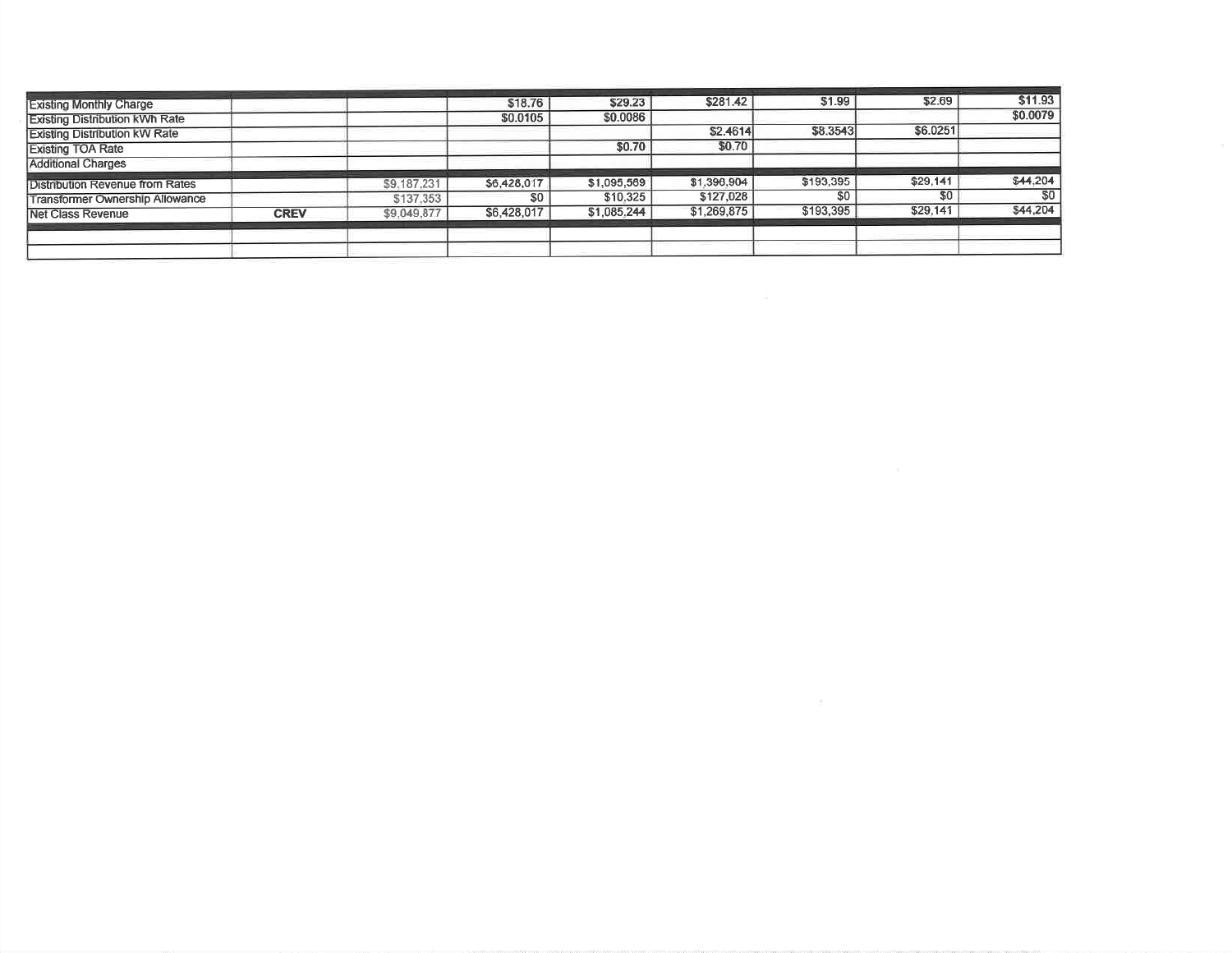**ontario Energy Board** 

# 2017 Cost Allocation Model

### EB-2016-0110

**Sheet I6.2 Customer Data Worksheet -**

|                                           |             |              |                    | $\overline{2}$ | 3                    |                     | 8               | 9                                         |
|-------------------------------------------|-------------|--------------|--------------------|----------------|----------------------|---------------------|-----------------|-------------------------------------------|
|                                           | ID          | <b>Total</b> | <b>Residential</b> | GS < 50        | GS >50 to 4999<br>kW | <b>Street Light</b> | <b>Sentinel</b> | <b>Unmetered</b><br><b>Scattered Load</b> |
| <b>Billing Data</b>                       |             |              |                    |                |                      |                     |                 |                                           |
| Bad Debt 3 Year Historical Average        | <b>BDHA</b> | \$99,570     | \$75,673           | \$8,961        | \$14,935             | \$0                 | \$0             | \$0                                       |
| Late Payment 3 Year Historical<br>Average | <b>LPHA</b> | \$72,853     | \$45,533           | \$12,385       | \$14,789             |                     | \$146           |                                           |
| Number of Bills                           | <b>CNB</b>  | 279,917      | 252,504            | 21,399         | 1,789                | 12                  | 2,160           | 2,052                                     |
| Number of Devices                         | <b>CDEV</b> |              |                    |                |                      | 6,853               | 515             | 257                                       |
| Number of Connections (Unmetered)         | <b>CCON</b> | 4,430        |                    |                |                      | 3,658               | 515             | 257                                       |
| <b>Total Number of Customers</b>          | <b>CCA</b>  | 22,974       | 21,042             | 1,783          | 149                  |                     |                 |                                           |
| <b>Bulk Customer Base</b>                 | <b>CCB</b>  |              |                    |                |                      |                     |                 |                                           |
| <b>Primary Customer Base</b>              | <b>CCP</b>  | 23,143       | 21,042             | 1,783          | 149                  | 168                 |                 |                                           |
| Line Transformer Customer Base            | <b>CCLT</b> | 23.105       | 21,042             | 1.773          | 121                  | 168                 |                 |                                           |
| Secondary Customer Base                   | <b>CCS</b>  | 22,962       | 21,042             | 1,781          | 139                  |                     |                 |                                           |
| <b>Weighted - Services</b>                | <b>CWCS</b> | 22,823       | 21,042             | 1.781          |                      |                     |                 |                                           |
| <b>Weighted Meter-Capital</b>             | <b>CWMC</b> | 3,075,804    | 2,465,702          | 554,672        | 55,429               |                     |                 |                                           |
| <b>Weighted Meter Reading</b>             | <b>CWMR</b> | 160,143      | 21,042             | 7,133          | 131,968              |                     |                 |                                           |
| <b>Weighted Bills</b>                     | <b>CWNB</b> | 287,182      | 252,504            | 21,399         | 8,947                | 120                 | 2,160           | 2,052                                     |

#### **Bad Debt Data**

| Three-year average    |      | 99,570  | 75.673 | 8.961  | 14.935 |  |  |
|-----------------------|------|---------|--------|--------|--------|--|--|
| <b>Historic Year:</b> | 2014 | 1.809   | 46,975 | 5,563  | 9.271  |  |  |
| <b>Historic Year:</b> | 2013 | 150.594 | 14.452 | 13,553 | 22.589 |  |  |
| <b>Historic Year:</b> | 2012 | 86,306  | 65,592 | 7,768  | 12,946 |  |  |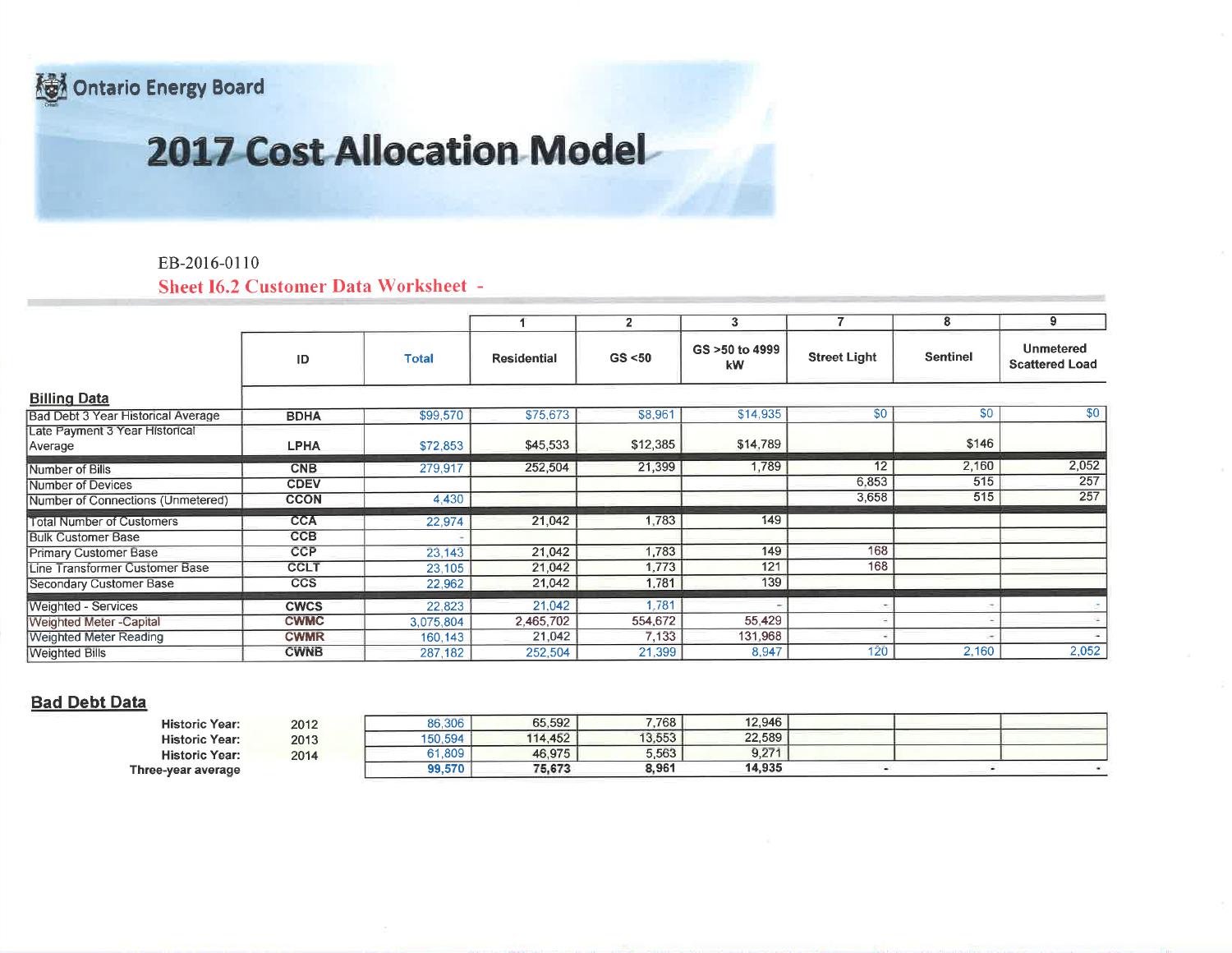Ontario Energy Board

## 2017 Cost Allocation Model

EB-2016-0110

**Sheet O1 Revenue to Cost Summary Worksheet -**

Instructions:<br>Please see the first tab in this workbook for detailed instructions

Class Revenue, Cost Analysis, and Return on Rate Base

|                                                 |                 | $\blacktriangleleft$                      | $\overline{\mathbf{2}}$ | $\overline{\mathbf{3}}$ | $\overline{7}$       | 8                    | 9                                  |
|-------------------------------------------------|-----------------|-------------------------------------------|-------------------------|-------------------------|----------------------|----------------------|------------------------------------|
| tate Base<br>Assets                             | Total           | <b>Residential</b>                        | GS <50                  | GS >50 to 4999<br>kW    | <b>Street Light</b>  | Sentinel             | <b>Unmetered</b><br>Scattered Load |
| Distribution Revenue at Existing Rates<br>crev  | \$9,049,877     | \$6,428,017                               | \$1,085,244             | \$1,269,875             | \$193,395            | \$29.141             | \$44,204                           |
| Miscellaneous Revenue (mi)<br>mi                | \$530,050       | \$371,305                                 | \$60,516                | \$79,089                | \$12,734             | \$3,983              | \$2,423                            |
|                                                 |                 | Miscellaneous Revenue Input equals Output |                         |                         |                      |                      |                                    |
| <b>Total Revenue at Existing Rates</b>          | 59,579,927      | \$6,799,322                               | \$1,145,760             | \$1,348,964             | \$206,129            | \$33,124             | \$46,628                           |
| Factor required to recover deficiency $(1 + D)$ | 1.1167          |                                           |                         |                         |                      |                      |                                    |
| Distribution Revenue at Status Quo Rates        | \$10,106,284    | \$7,178,370                               | \$1,211,926             | \$1,418,110             | \$215,971            | \$32,543             | \$49,365                           |
| Miscellaneous Revenue (mi)                      | \$530,050       | \$371,305                                 | \$60,516                | \$79,089                | \$12,734             | \$3.983              | \$2,423                            |
| <b>Total Revenue at Status Quo Rates</b>        | \$10,636,334    | \$7,549,675                               | \$1,272,443             | \$1,497,199             | \$228,705            | \$35,526             | \$51,788                           |
| Expenses                                        |                 |                                           |                         |                         |                      |                      | \$7,780                            |
| Distribution Costs (di)                         | \$2,995,390     | \$1,881,637                               | \$386,229               | \$682.107<br>\$89,747   | \$23.284<br>\$583    | \$14,353<br>\$10,500 | \$9.975                            |
| Customer Related Costs (cu)<br>cu               | \$1,936,786     | \$1,638,582                               | \$187,397               |                         |                      |                      | \$7,441                            |
| ad<br>General and Administration (ad)           | \$2,067,731     | \$1,475,389                               | \$240,565               | \$323,897               | \$10,018<br>\$10,154 | \$10,421<br>\$6,746  | \$3,658                            |
| Depreciation and Amortization (dep)<br>dep      | \$1,429,600     | \$885,451                                 | \$206,370               | \$317,221               | \$829                | \$545                | \$295                              |
| PILs (INPUT)<br><b>INPUT</b>                    | \$100,775       | \$60,550                                  | \$14,044<br>\$121.818   | \$24,512<br>\$212.623   | \$7,191              | \$4,730              | \$2,558                            |
| <b>INT</b><br>Interest                          | \$874,137       | \$525,218                                 | \$1,156,424             | \$1,650,106             | \$52,059             | \$47,295             | \$31,708                           |
| <b>Total Expenses</b>                           | 59,404,419      | \$6,466,826                               |                         |                         |                      |                      |                                    |
| <b>Direct Allocation</b>                        | \$0             | \$0                                       | \$0                     | \$0                     | \$O                  | \$0                  | \$0                                |
| Allocated Net Income (NI)                       | \$1,231,915     | \$740,186                                 | \$171,678               | \$299.648               | \$10.134             | \$6,666              | \$3,605                            |
| Revenue Requirement (includes NI)               | \$10,636,334    | \$7,207,012                               | \$1,328,102             | \$1.949.754             | \$62,193             | \$53,961             | \$35.313                           |
|                                                 |                 | Revenue Requirement Input equals Output   |                         |                         |                      |                      |                                    |
| <b>Rate Base Calculation</b>                    |                 |                                           |                         |                         |                      |                      |                                    |
| <b>Net Assets</b>                               |                 |                                           |                         |                         |                      |                      |                                    |
| Distribution Plant - Gross<br>dp                | \$53,864,445    | \$32.036.829                              | \$7,547,309             | \$13,386,364            | \$442.355            | \$293,090            | \$158,497                          |
| General Plant - Gross<br>9P                     | \$7,836,688     | \$4,707,436                               | \$1,091,675             | \$1,907,476             | \$64,467             | \$42,604             | \$23,032                           |
| ccum dep Accumulated Depreciation               | ( \$31,617,646] | (\$18,673,621)                            | (S4, 448, 360)          | (57, 971, 125)          | (\$259,347           | (\$172, 101          | (\$93,093)                         |
| Capital Contribution<br><b>CO</b>               | ( \$589.181]    | (\$349.748)                               | (\$80.53)               | (5148.033)              | (\$4.855             | (\$3.920             | (S2.089)                           |
| <b>Total Net Plant</b>                          | 529 494 305     | \$17,720,896                              | \$4,110,088             | \$7,174,681             | \$242,620            | \$159,673            | \$86,347                           |
| Directly Allocated Net Fixed Assets             | \$0             | \$0                                       | \$0                     | \$0                     | \$0                  | \$0                  | \$0                                |
|                                                 |                 |                                           |                         |                         |                      |                      |                                    |
| Cost of Power (COP)<br><b>COP</b>               | \$46,574,530    | \$21,849,204                              | \$7,372,980             | \$16,916,099            | \$201,506            | \$105,578            | \$129,164                          |
| <b>OM&amp;A Expenses</b>                        | \$6,999,907     | \$4,995,608                               | \$814,192               | \$1,095,750             | \$33,885             | \$35,274             | \$25,197                           |
| Directly Allocated Expenses                     | \$0             | \$0                                       | \$0                     | \$0                     | \$0                  | \$O                  | \$0                                |
| <b>Subtotal</b>                                 | \$53,574,437    | \$26,844,811                              | \$8,187,172             | \$18,011,849            | \$235,391            | \$140,852            | \$154,361                          |
| <b>Working Capital</b>                          | 54,018,083      | \$2,013,361                               | \$614,038               | \$1,350,889             | \$17,654             | \$10,564             | \$11,577                           |
| <b>Total Rate Base</b>                          | \$33,512,388    | \$19,734,257                              | \$4,724,126             | \$8,525,570             | \$260,275            | \$170,237            | \$97,924                           |
|                                                 |                 | Rate Base Input equals Output             |                         |                         |                      |                      |                                    |
| <b>Equity Component of Rate Base</b>            | \$13,404,955    | \$7,893,703                               | \$1,889,650             | \$3,410,228             | \$104,110            | \$68,095             | \$39,170                           |
| Net Income on Allocated Assets                  | \$1,231,915     | \$1,082,849                               | \$116,018               | ( \$152,908)            | \$176,646            | (510.769)            | \$20,080                           |
| <b>Net Income on Direct Allocation Assets</b>   | \$0             | \$0                                       | \$0                     | \$0                     | \$0                  | \$0                  | \$0                                |
| <b>Net Income</b>                               | \$1,231,915     | \$1,082,849                               | \$116,018               | (\$152,908)             | \$176,646            | (\$10,769)           | 520,080                            |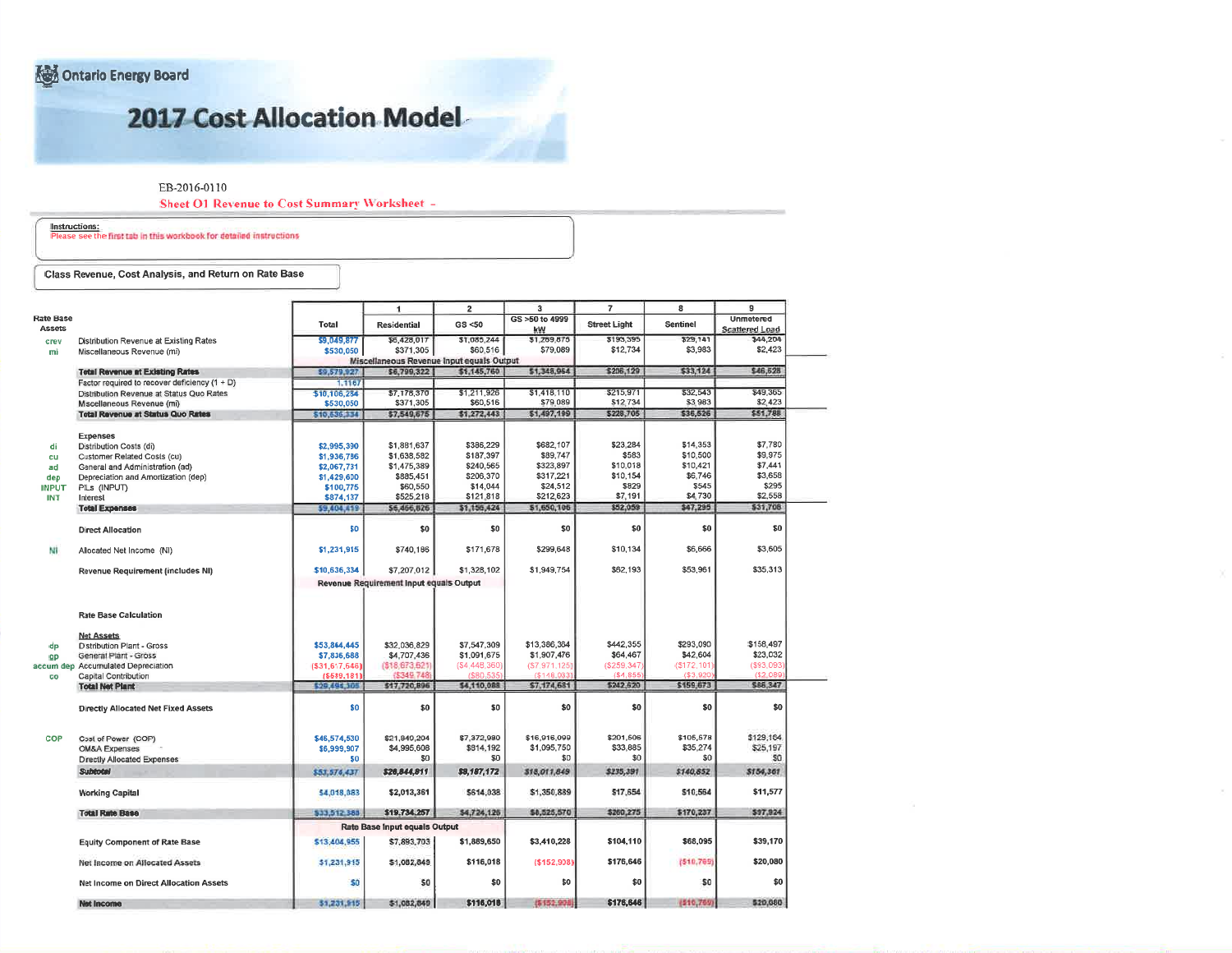Ontario Energy Board

## 2017 Cost Allocation Model

#### EB-2016-0110

**Sheet O1 Revenue to Cost Summary Worksheet -**

Instructions:<br>Please see the first tab in this workbook for detailed instructions

Class Revenue, Cost Analysis, and Return on Rate Base

| <b>Rate Base</b><br><b>Assets</b> | 품                                        | <b>Total</b> | <b>Residential</b>             | GS < 50      | GS >50 to 4999<br>kW | <b>Street Light</b> | 8<br>Sentinel | <b>Unmetered</b><br>Scattered Load |
|-----------------------------------|------------------------------------------|--------------|--------------------------------|--------------|----------------------|---------------------|---------------|------------------------------------|
|                                   | <b>RATIOS ANALYSIS</b>                   |              |                                |              |                      |                     |               |                                    |
|                                   | <b>REVENUE TO EXPENSES STATUS QUO%</b>   | 100,00%      | 104.75%                        | 95,81%       | 76.79%               | 367.73%             | 67.69%        | 146.65%                            |
|                                   | EXISTING REVENUE MINUS ALLOCATED COSTS   | (51.056.407) | (8407.690)                     | ( \$182.342) | (\$600,790)          | \$143,937           | (S20, 836)    | \$11,315                           |
|                                   |                                          |              | Deficiency Input equals Output |              |                      |                     |               |                                    |
|                                   | STATUS QUO REVENUE MINUS ALLOCATED COSTS | \$0          | \$342,663                      | (655, 659)   | (8452, 556)          | \$166,512           | (S17, 435)    | \$16,475                           |
|                                   | RETURN ON EQUITY COMPONENT OF RATE BASE  | 9.19%        | 13.72%                         | 6.14%        | $-4.48%$             | 169.67%             | $-15.81%$     | 51.26%                             |